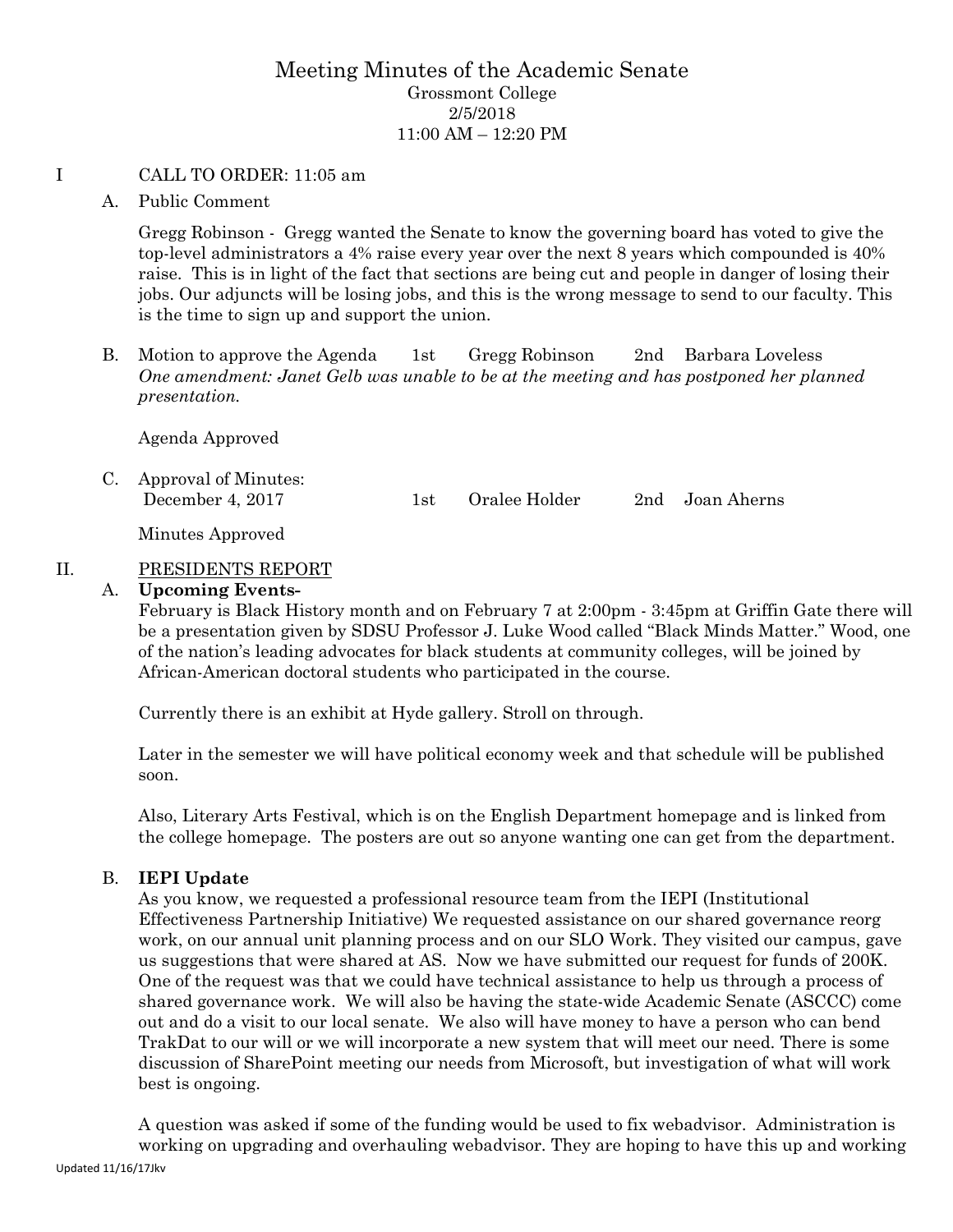by fall, but it will depend on getting information in to the designers to make the upgrade process go quickly and smoothly.

Another question was raised if we could get an electronic Grossmont College sign. It is not possible to get funds from IEPI to fund a sign because it is not in the scope of recommendations they gave us, however that could be a future discussion to find funding for a sign.

## C. **Construction Update-**

They have made a website page that will give updates to what is happening in construction. The address for the updates is

<https://grossmont.edu/construction/default.aspx>

Also, there is an email that will send and question or concerns to the team that is: [Grossmont.CommunityRelations@gcccd.edu.](mailto:Grossmont.CommunityRelations@gcccd.edu)

The president called an emergency meeting to talk about the problems with parking in advance of the start of the semester. We did not want to lose student because there were not enough spaces for everyone. The campus hired parking directors for the first two weeks. Those people will be using radios to inform each other of spaces in other lots. They also made a few more parking spaces near the baseball filled. The church across the street and many other spaces have been made for parking. From the 375 spaces we were losing, we have reduced it to only being 22 spaces down. There will be more traffic in the upcoming weeks. They will be sifting through the dirt that they are taking from the orchestra pit onsite so there will be trucks going back and forth. They are doing this because it is extremely cost effective for the college. They will be taking measures to reduce any traffic impact of this process.

D.

## III. ACTION ITEMS

- A. N/A
- VI. COMMITTEES
	- A. Program Review Committee- Joan Ahern, Susanna Munoz, Maria Denise *Aceves* The programs that were recognized and highlighted for their areas of strength were:

The Communication Department. The Media Communication Department The Dance Department The Drama Department

## *SEE ATTACHMENT (Department PR Highlights)*

B. Accreditation Mike Reese-

Mike talked about the committee being made up of 28 people including Administration, Faculty, and classified staff. Many went through ISER training to understand all that is entailed in the accreditation process. Besides the committee putting together data, information, and proof of processes, all the departments will be involved in getting information and proof and submitting it to the Accreditation Committee.

There are four main standards to cover and there are three members assigned to each fundamental standard. Under each of the four standards there are 14 second level standards and there are 128 third level standards. There will be some that don't pertain to us, but most will.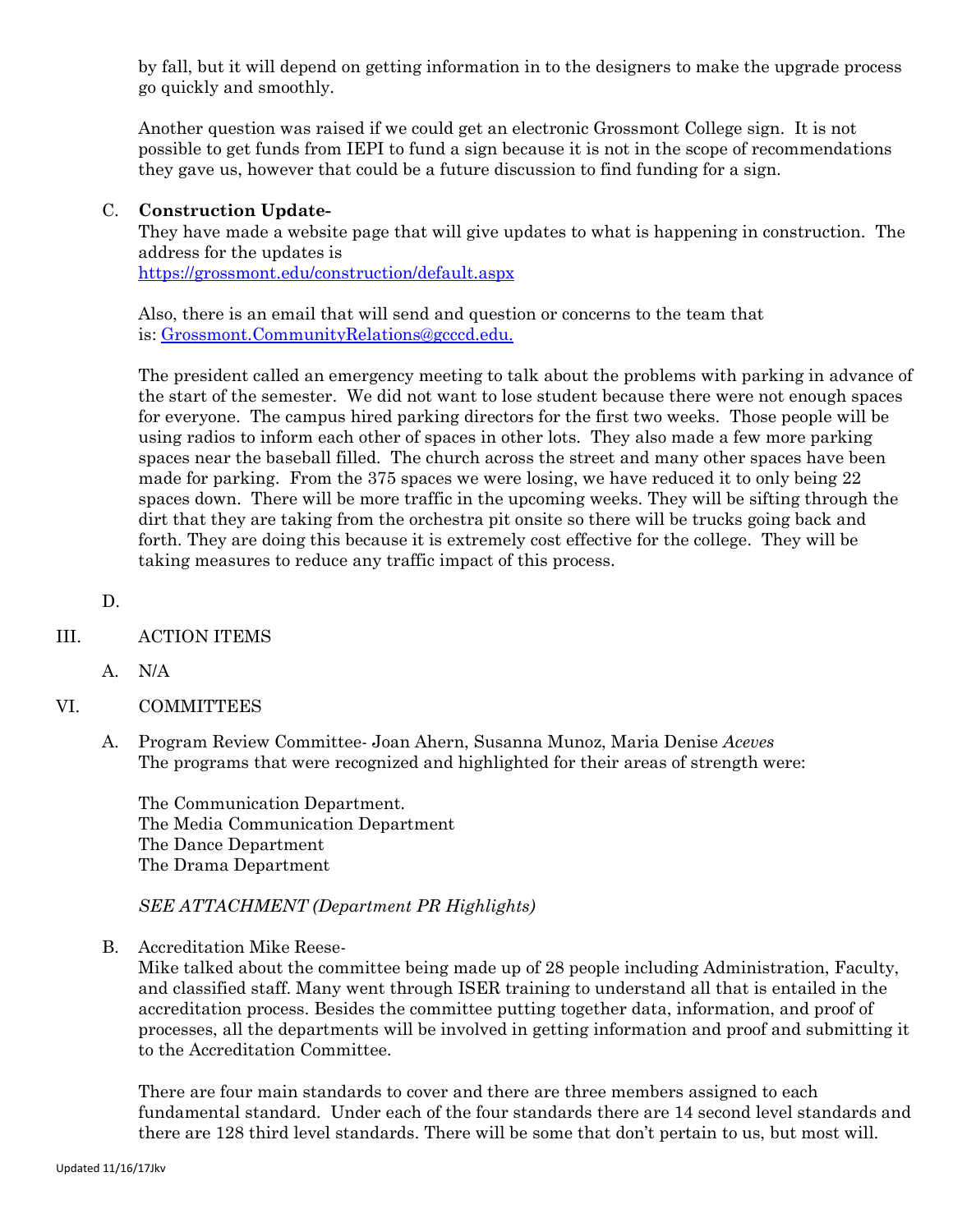The members of the committee will be reaching out to the departments, so please help them and submit the information that they are asking for. You will be hearing more from the committee after several of the members are going to the annual ASCCC Accreditation Institute on Feb 23&24, 2018. We will also be making a website where information can be found.

Tate also mentioned the new ACCJC wants you to succeed and help answer any questions to help put your best foot forward. They are interested in the documented evidence more than a great story of our college. Therefore, we will need access to all the departments information, data, and proof, to back up our story of what the college is doing to attain accreditation.

Bonnie Ripley (Faculty Co-Chair) added to the information. One of things we will need from faculty is we know certain things are being done on campus somewhere on campus and need a few examples to talk about. One specific thing is there are several standards we will be bringing to senate that we would like passed on to your department meeting to get out to all the faculty.

C.

- V. INFORMATIONAL ITEMS
	- A. N/A

Meeting Adjourned 12:14pm

Next Meeting March 5, 2018